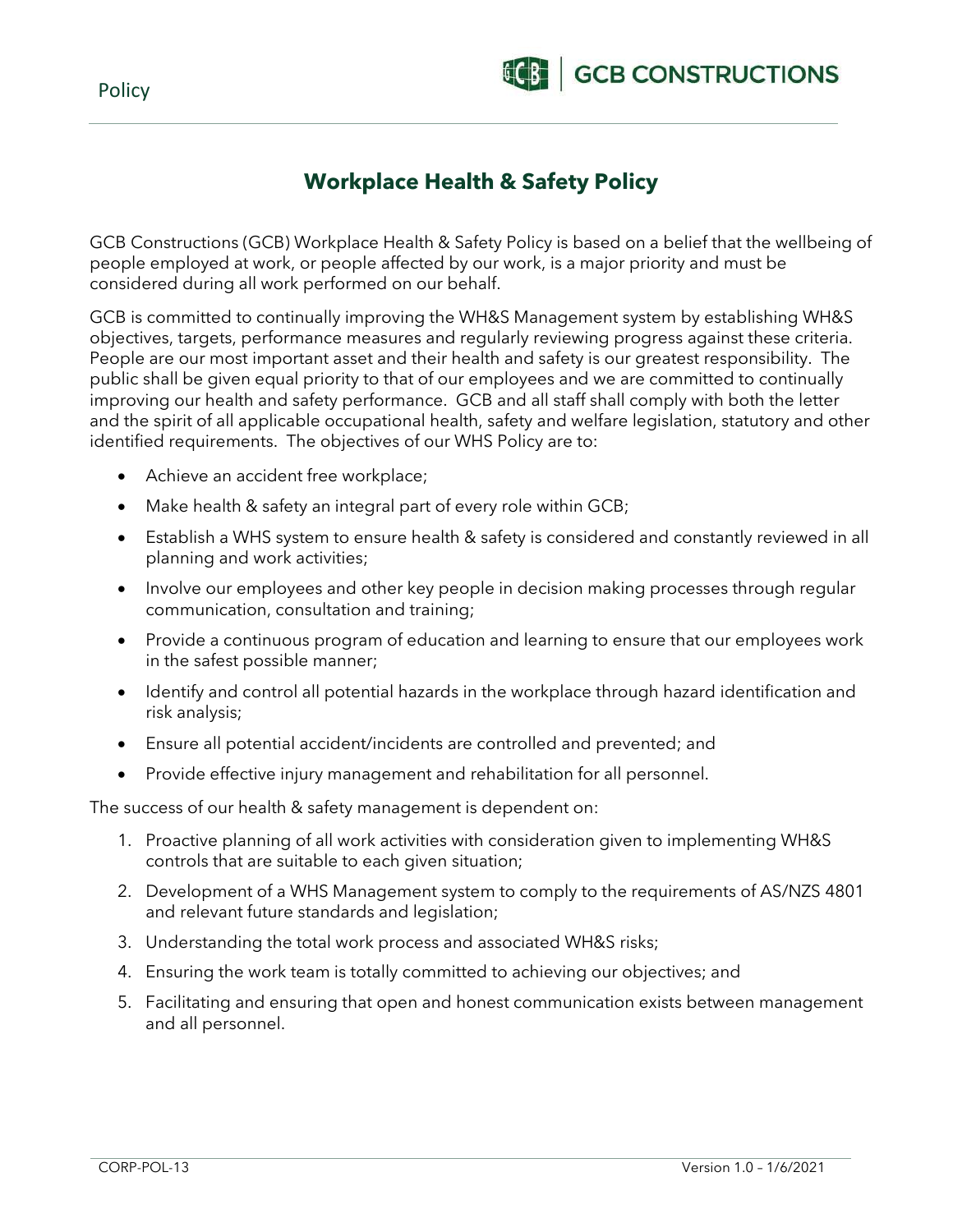

# **Quality Policy**

GCB Constructions (GCB) objective is to satisfy the requirements of our customers and the marketplace by consistently and predictably providing products and services that comply with relevant Specifications, Codes, Australian Standards, supply agreements and contractual obligations in a timely manner.

To meet this objective, GCB is committed to implementing and maintaining a Quality Management system based on the requirements of the International Standard, ISO 9001.

The core elements of the Quality Management system are:

- A comprehensive and concise review process that will ensure that our customers' requirements are fully understood and adhered to.
- Provide personnel who are experienced, trained and are provided with the appropriate resources necessary to deliver to our customers' requirements and expectations, at all times.
- Management System objectives, specific performance expectations agreed with our customers and Key, as well as, Positive Performance Indicators (KPI / PPI's) for all personnel to ensure we meet our objectives.
- Processes to continually review and improve the Management System to maintain its integrity and to ensure it keeps pace with the evolution of our company, customers and industry requirements.
- Reporting processes that provide information to our customers, Executive Management and personnel on the quality of the product and services we provide.
- Observance and compliance with all statutory and regulatory requirements.

These objectives are fundamental to our success now and in the future. All employees are responsible for working in accordance with the documented Management System and to review and identify ways to continually improve the system.

With these processes, we will continue to challenge and improve the quality of our products and services to meet the ongoing demands of our customers. Our commitment to quality is fundamental to the concept of continuous improvement.

Quality is the responsibility of all personnel which includes employees, suppliers and contractors.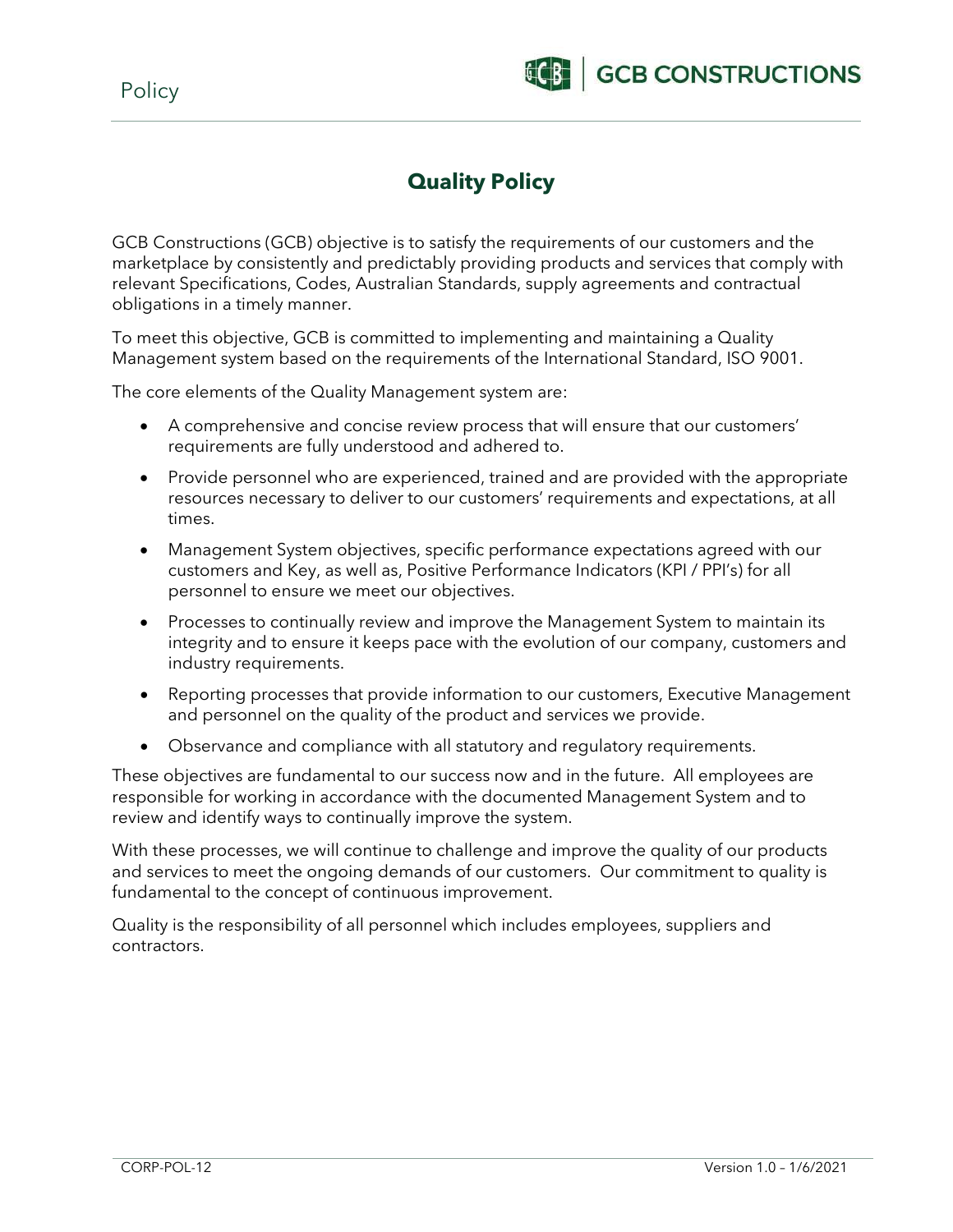# **Environmental Policy**

GCB is committed to operating and maintaining their operations, activities and their associated facilities in an environmentally responsible manner and have implemented a systematic approach to fully controlling damage to the environment.

This commitment is achieved by:

- Providing resources in line with the importance attached to our environment that will be made available to comply with all relevant Acts and Regulations and to ensure that the workplace is safe and without risk to health;
- Developing, implementing and continually improving a third party accredited environmental management system conforming to ISO 14001;
- Complying with all relevant legal, contractual and other requirements regarding environmental performance and monitoring;
- Consult with the necessary authorities and specialist contractors regarding waste disposal;
- Eliminating and reducing environmental impacts, preventing pollution, and protecting the natural environment relating to our operations;
- Design and operate our systems to ensure the minimization of waste production and efficient management and use of resources including energy, water and materials;
- Training our staff to competently execute their duties and to understand their role in protecting the environment; and
- Demanding a high standard of environmental performance from our suppliers and contractors.

The promotion and maintenance of the environment in which we work is mainly the responsibility of management. Management at all levels of the organization are required to contribute to the positive overall environmental conditions at our place of work. All employees are required to co-operate with management so that the policy, programs and legislative requirements ensure that the environment remains in a safe and healthy condition.

GCB's commitment to continually improving environmental performance is driven by executive management and extends to all functions and levels of the organisation.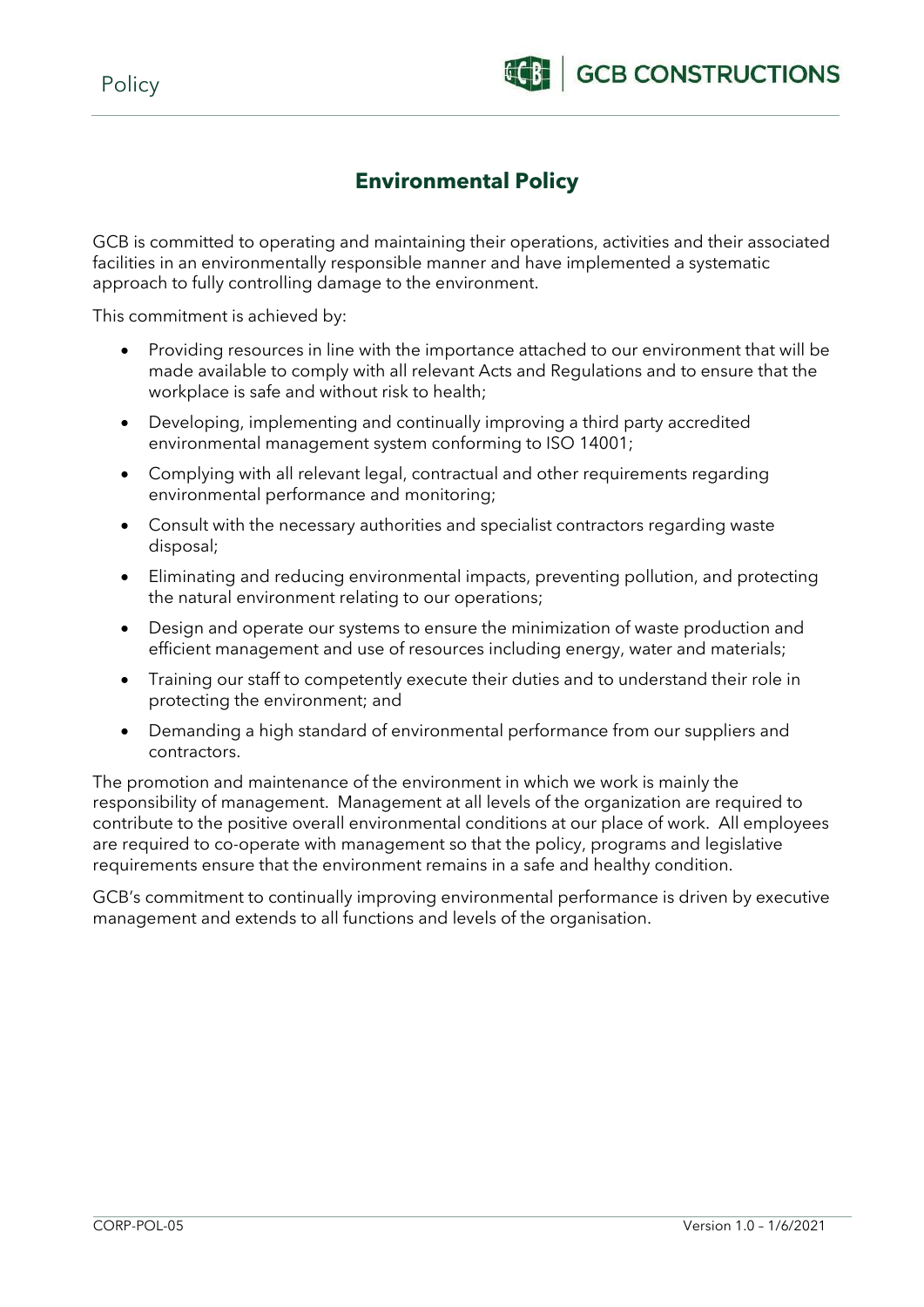# **Covid 19**

GCB is committed to the health and safety of its employees, contractors, sub-contractor and the general public. We will adapt any official guidelines, changes and recommendations from State or Federal Government to our company's procedures to help minimize the spread of Coronavirus.

To help minimize the risk, GCB are committed to reducing the risk to its staff and onsite workers by:

- Limiting the physical interaction between workers, workers and clients, workers and other persons (eg. Delivery drivers) and use other methods of communications like phone and radio.
- Reduce the amount of site meetings, and where possible, have them online or phone conference
- Stop hand shaking and other physical greetings
- Promote good hand and cough hygiene and provide sanitisers for workers on all sites
- Have lunch outside (where practical), reduce the amount of seating in crib/ lunchrooms and stagger staff lunch times
- Wherever possible 1.5m distance from others is maintained, as well as making sure there is adequate room for 1 person per 2m2 for each activity if possible.

We will provide all workers information about the risks of exposure to Covid-19. Where required, workers will be trained in infection control. Our sites have posters to educate and reiterate the importance of general hygiene practices.

All workers will undergo Covid-19 risk assessments, as well as current health questionnaires, and have access to site response chart.

The success of our Civid-19 management is dependent on:

- 1. Proactive planning of all work activities with consideration given to implementing WH&S controls that are suitable to each given situation
- 2. Development of a WHS Management system to comply to the requirements of AS/NZS 4801 and adapting the Covid-19 pandemic to minimize risk
- 3. Understanding the total work process and associated risks.
- 4. Ensuring the work team is totally committed to achieving zero contact and transmission
- 5. Facilitating and ensuring that open and honest communication exists between management and all personnel throughout the process.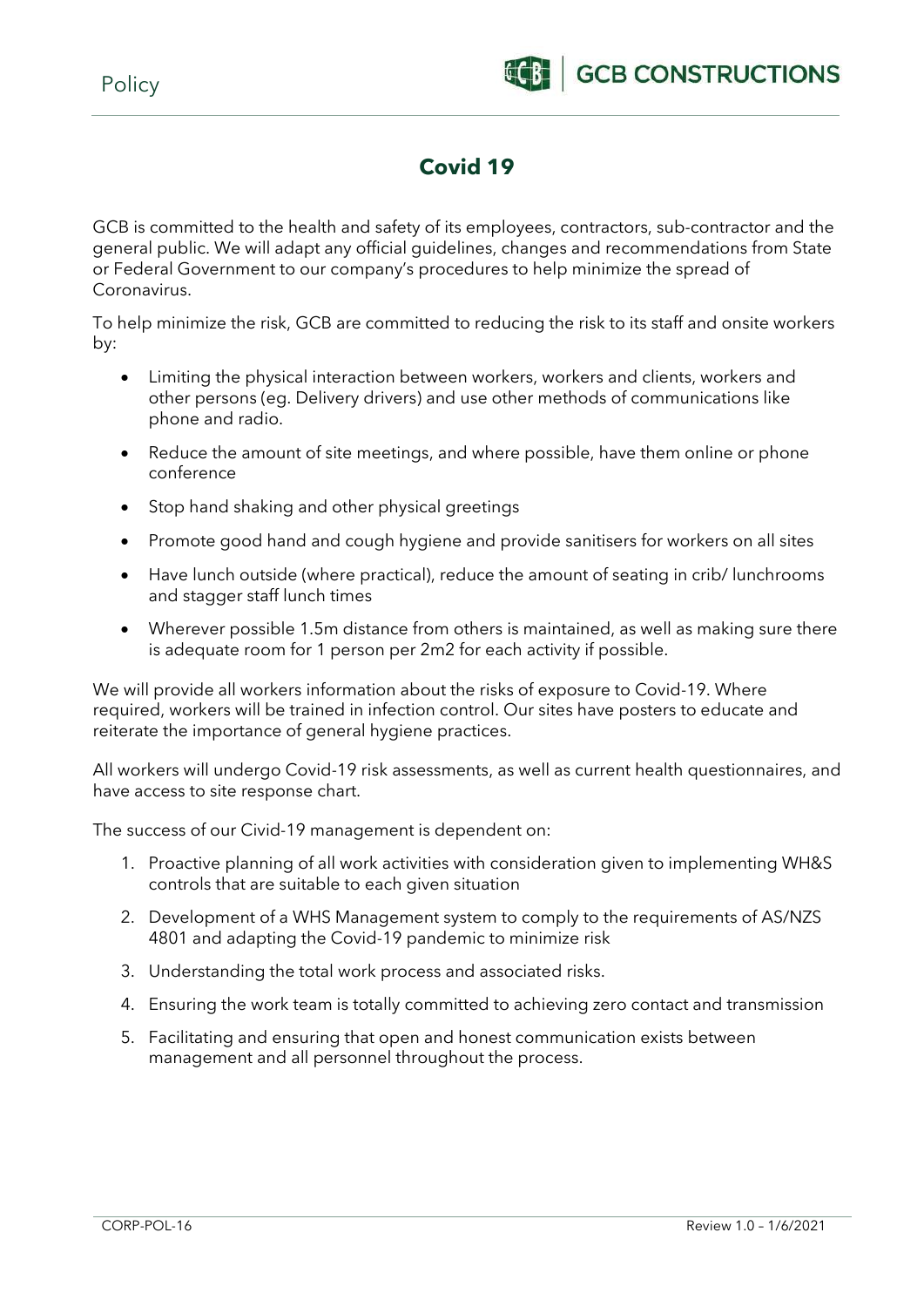

## **Modern Slavery Policy & Statement**

### **1.0 Introduction**

Under the Modern Slavery Act 2018 (Cth) (*the Act*), 'modern slavery' is defined as conduct which would constitute an offence under the human trafficking, slavery and slavery-like offence provisions under Divisions 270 and 271 of the Criminal Code Act 1995 (Cth), whether the conduct took place inside and outside of Australia. Modern slavery can occur in various forms, including servitude, forced or compulsory labour and human trafficking, all of which have in common the deprivation of a person's liberty by another in order to exploit them for personal or commercial gain.

### **2.0 Coverage**

This policy applies to all employees, contractors and suppliers of GCB Constructions

ABN:26 151 244 254

#### **3.0 Purpose**

This policy sets out GCB Constructions commitment to:

- Ensuring the company is compliant with Australian and international laws and regulations in the areas in which the company operates;
- Demonstrating our commitment to addressing modern slavery in all its forms; and
- Promoting awareness of concerns surrounding modern slavery to our employees and suppliers.

GCB Constructions operates in Australia and is dedicated to reducing the risk of modern slavery arising, directly or indirectly, out of its business activities and within its supply chain, both nationally and internationally.

### **4.0 Our Approach**

We have a zero-tolerance attitude and approach to modern slavery and are determined to promote awareness within our workforce and supply chain of the risks relating to modern slavery. We are committed to acting ethically and with integrity in all business dealings and relationships and to implementing and enforcing effective systems and controls to assess and manage modern slavery risks.

We expect that our employees and contractors will comply with this policy and always uphold our values and any breaches of our policy will be subject to investigation and potential disciplinary action.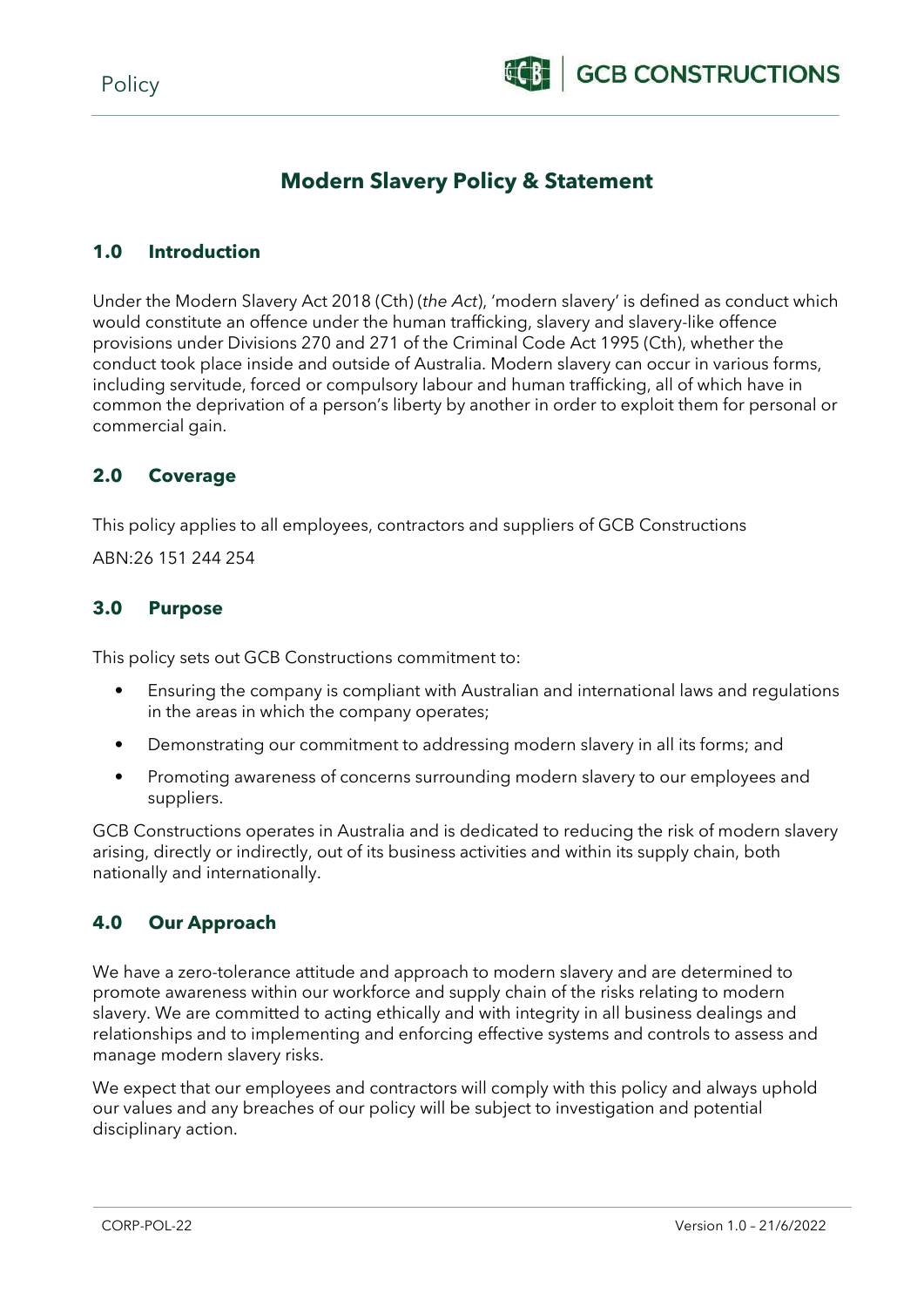We expect that our customers and suppliers match and reflect our dedication to preventing the existence of modern slavery within our supply chain and that they comply with all applicable legislation and regulations in relation to workplace rights and labour laws. Any breaches of our supplier agreements arising under this policy will be referred to General Counsel for investigation and potential breach action.

## **5.0 Modern Slavery Statement**

GCB Constructions is subject to the requirements of the Act as a reporting entity. Section 16 of the Act requires the company to submit an annual Modern Slavery Statement to identify and address the following mandatory criteria:

- The company's structure, operations and supply chains;
- Modern slavery risks in the reporting company's operations and supply chains (including those of subsidiary entities);
- Actions taken (including by subsidiary entities) to assess and address those modern slavery risks, including due diligence and remediation processes;
- How the company assesses the effectiveness of actions taken; and
- The process of consultation with subsidiary entities in preparing the modern slavery statement.

### **6.0 Communications, Awareness and Training**

To ensure GCB Construction employees and subcontractors are aware and educated of the nature and risks of modern slavery in the workplace, our modern slavery policy will be published and distributed to all employees who will also be able to access copies of these documents via the intranet.

GCB Constructions provides more specific training to those employees through whom the steps taken by the company in compliance with this policy are most likely to be taken. The aim of the training is to ensure a high level of understanding of the nature of modern slavery and the influence the company can bring to ensure that it does not occur within any part of its own business and in any of its supply chains.

GCB Constructions expects its suppliers and other business partners to provide similar training to their employees.

### **7.0 Breaches of this Policy**

The breach of this policy by an employee of the company may lead to disciplinary action being taken in accordance with the company's disciplinary procedure. Serious breaches may be regarded as gross misconduct.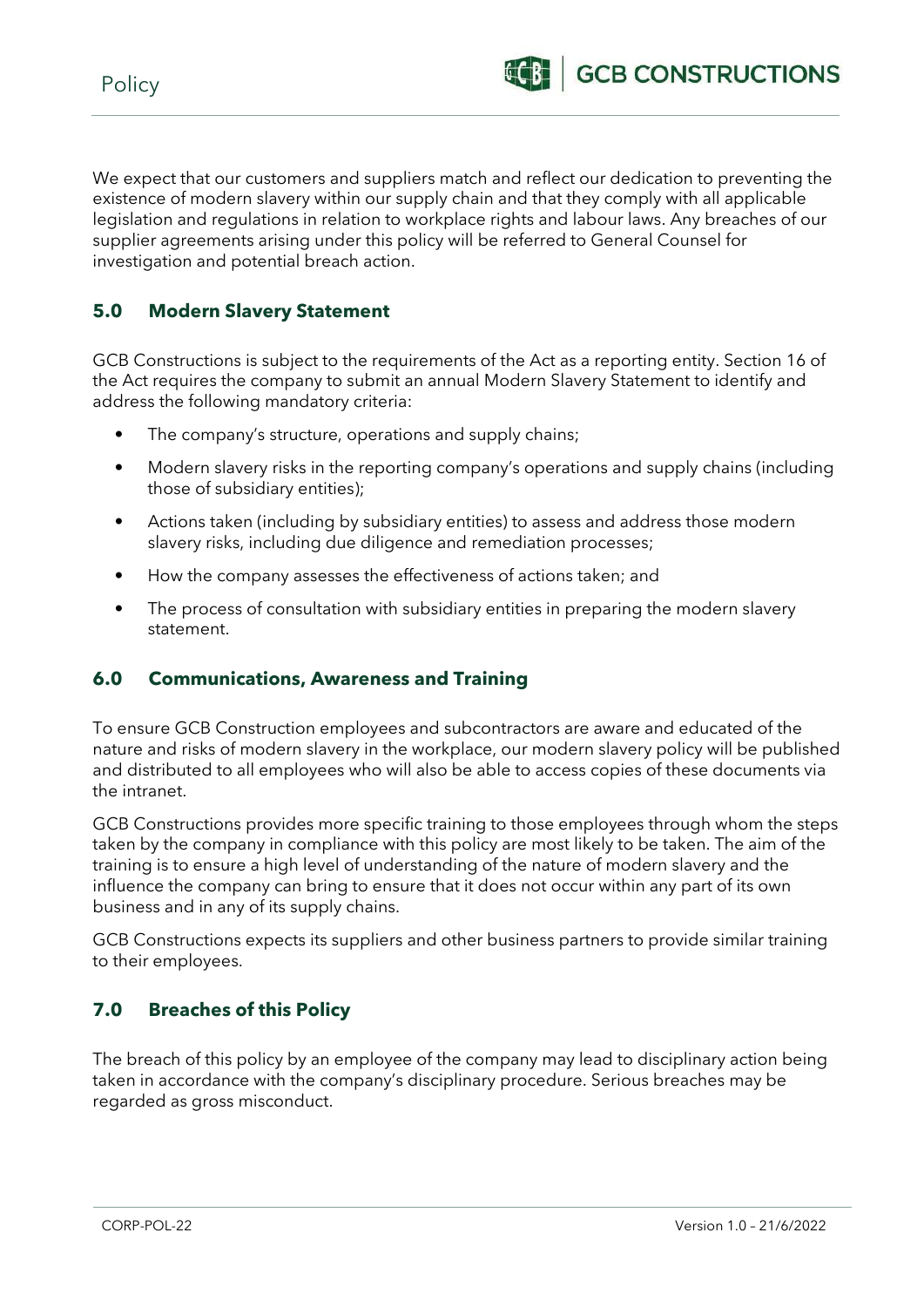All employees of the company will be expected to cooperate fully in any investigation into suspected breaches of this policy or any related processes or procedures.

If an issue is identified with a supplier, we will work with them to prepare a corrective action plan and resolve all violations within an agreed upon period. We reserve the right to terminate our relationship with individuals and organisations in our supply chain if they breach this policy.

### **8.0 Reporting**

The Commercial Manager will provide regular reporting to the Managing Director on:

- Any breaches of this policy; and
- Modern slavery risk and what the company is doing to address those risks identified on the risk register.

### **9.0 Responsibilities**

#### *a. Policy Management*

The Managing Director has overall responsibility for this policy and in ensuring that the company complies with all its legal and ethical obligations. Approval of the Policy is vested with the Managing Director.

Reviews of the Policy are the responsibility of the Commercial Manager and will be conducted annually. This is to ensure that the policy remains consistent with all relevant legislative requirements as well as the changing nature of the company.

#### *b. Policy Implementation*

The Managing Director will have the primary day-to-day responsibility for the implementation of this policy, monitoring its use and ensuring that the appropriate processes and control systems are in place, and amended as appropriate, to ensure it can operate effectively.

Managers at all levels are responsible for ensuring those reporting to them:

- o Understand and comply with this policy; and
- o Are given adequate and regular training on it and the issue of modern slavery.

All employees are responsible for following the policy to the extent that it affects their day- to-day work and in respect of the reporting requirements. Employees are expected to raise concerns with their manager.